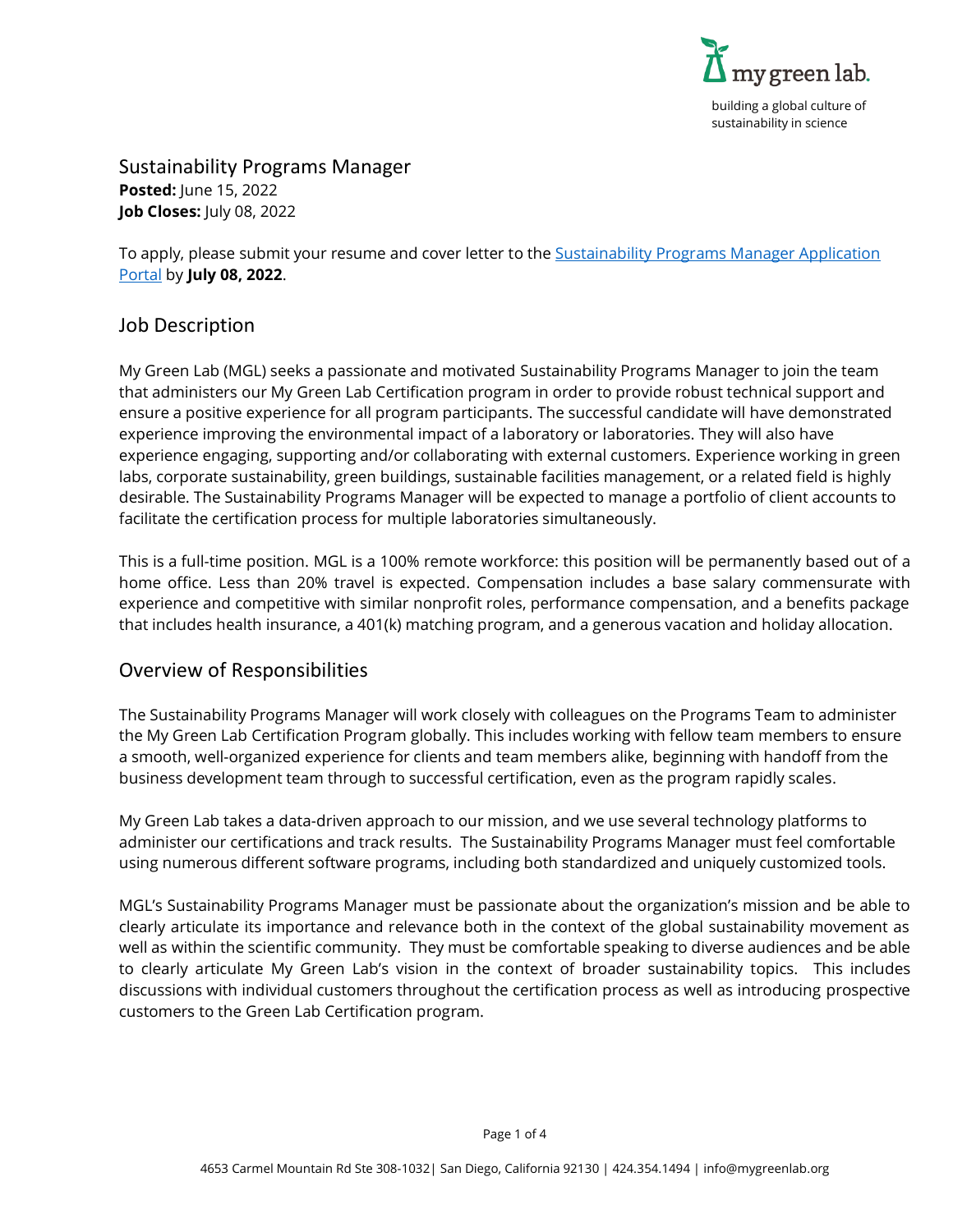

## My Green Lab Background

Laboratories represent enormous untapped potential for sustainability interventions. They discard over 12 billion pounds of plastic annually, and they consume 5-10 times more energy and water than office spaces. Worldwide, laboratories comprise an industry that is three times the size of the building products space and just over half the size of the automotive industry.

My Green Lab is a non-profit organization dedicated to reducing the environmental impact of laboratories by building a global culture of sustainability in science and directly engaging scientists and the teams of people who support them. Our members and supporters range from small laboratories to some of the science community's largest corporations and academic institutions. We develop standards, oversee their implementation, and inspire the many behavioral changes that are needed throughout the science community. In addition to motivating behavioral changes in and around the lab through easily and rapidly implementable tools with clear measurement and verification, we are also leading data-driven research into environmental health impacts and resource consumption.

Since our founding in 2013, MGL has grown from a grassroots effort to the most influential organization in the laboratory sustainability space. We are excited to invite an exceptional Sustainability Programs Manager to help us continue to grow our impact globally.

#### Key Responsibilities

The key responsibilities of this position include, but are not limited to:

- **Client interface and certification administration**: the primary responsibility of the Sustainability Programs Manager will be to capably manage client accounts to facilitate their laboratory certifications. This will require educating customers on the process, configuring internal systems and platforms to enable client participation, data tracking and reporting, providing content and technical support, and presenting and interpreting results. The priority is to provide maximum value for the client while ensuring a seamless experience start-to-finish in order to encourage repeat patronage of the certification.
- **Program management**: the Sustainability Programs Manager may lead the administration of the Freezer Challenge, a robust and effective existing program that gamifies reducing the environmental impact of cold storage by engaging teams of laboratory personnel around the globe. The successful candidate will collaborate with My Green Lab's marketing team to drive increased participation in this popular program and to broadcast reporting and analytics on program success.
- **Research and resource development**: the Programs Team frequently develops resources that advance the implementation of laboratory sustainability efforts and facilitate successful certification. The Sustainability Programs Manager will contribute to the development of research and resources, collaborating with colleagues and working independently to provide high-quality and impactful public-facing guiding documents pertaining to specific topic areas within laboratory sustainability.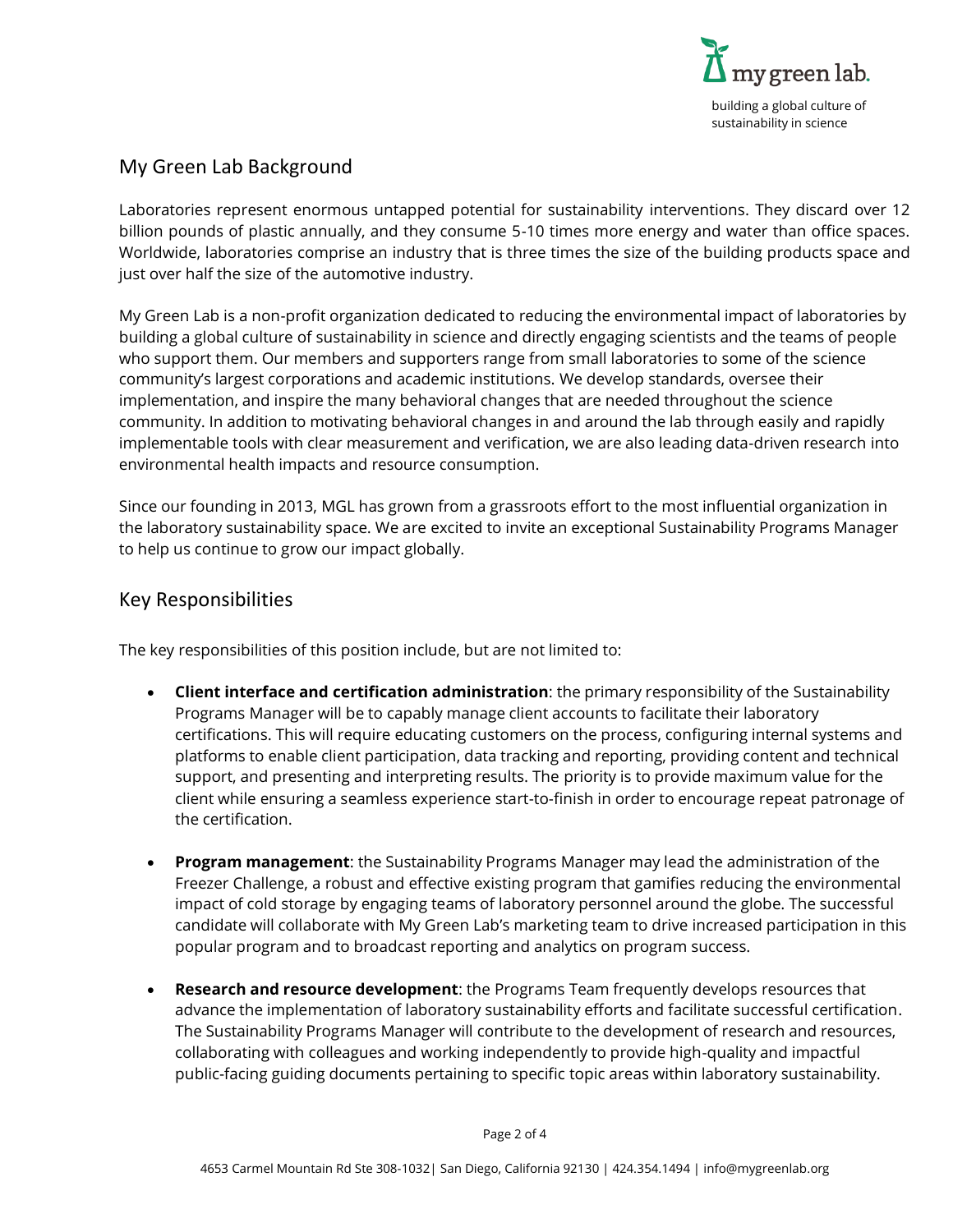

- **Special projects as needed**: the Programs Team is sometimes called upon to contribute to special projects resulting from grants, contracts, or partnerships. The Sustainability Programs Manager will lead and/or contribute to special projects as necessary and as team capacity allows.
- **Project management:** Skillfully manage special projects as necessary, including but not limited to public and private grants, conferences and speaking engagements, education and resource development, and research tasks.
- **Tracking and reporting:** Routinely and regularly evaluate progress to goals and communicate findings to your team.
- **Speaking:** Occasionally represent MGL at conferences, customer meetings or similar to speak about MGL's mission, programs and technical green lab topics.

### Required Qualifications and Experience

- Demonstrated passion for sustainability in general and MGL's mission in particular
- Experience working in or adjacent to laboratory environments; in-depth understanding of laboratory function and performance
- Public speaking experience
- High-level of competency with the Microsoft Office 365 Suite
- Excellent written and verbal communication ability
- Demonstrated ability to work independently to achieve defined goals and outcomes; self-motivated
- Driven to share successes; a team player
- Experience proactively solving problems
- Experience with Salesforce or a similar CRM
- Experience in an industry or industries pertinent to laboratory research
- Sustainability expertise (green labs, green buildings, corporate sustainability or similar)

My Green Lab is a fast-paced and dynamic work environment, so the ideal candidate will be a flexible selfstarter who embraces change and continuous improvement. The successful candidate will demonstrate interest in professional development and advancement within the role as they take on increased responsibility in line with the growth goals of the organization.